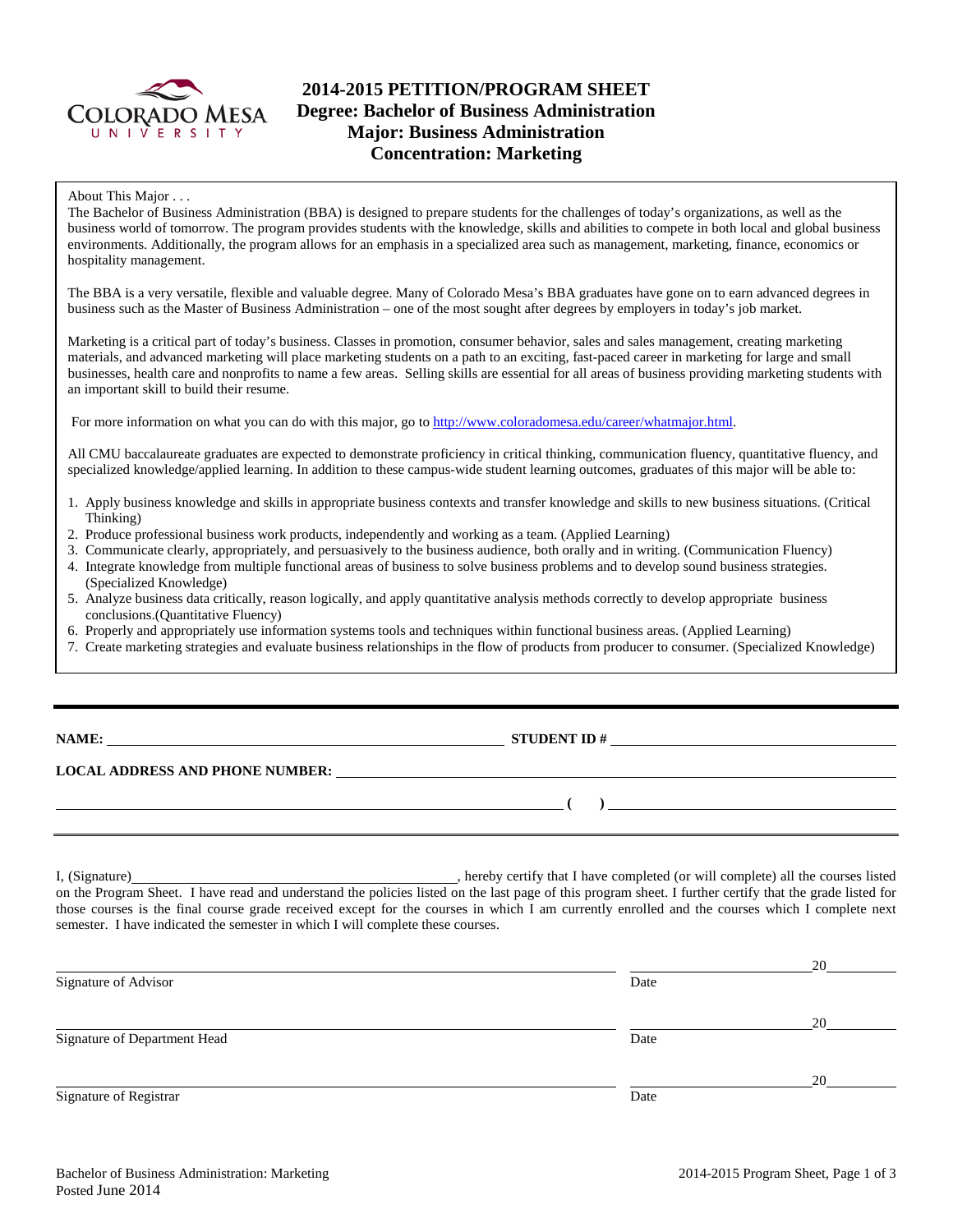#### **Students should work closely with a faculty advisor when selecting and scheduling courses prior to registration.**

Degree Requirements:

- 120 semester hours total (Students must complete a minimum of 30 of the last 60 hours of credit at CMU, with at least 15 semester hours in major discipline courses numbered 300 or higher).
- 40 upper division credits (A minimum of 15 taken at the 300-400 course levels within the major at CMU).
- 2.00 cumulative GPA or higher in all CMU coursework
- 2.00 cumulative GPA or higher in coursework toward the major content area
- Pre-collegiate courses (usually numbered below 100) cannot be used for graduation.
- When filling out the program sheet a course can be used only once.
- A student must follow the CMU graduation requirements either from 1) the program sheet for the major in effect at the time the student officially declares a major; or 2) a program sheet for the major approved for a year subsequent to the year during which the student officially declares the major and is approved for the student by the department head. Because a program may have requirements specific to the degree, the student should check with the faculty advisor for additional criteria. It is the student's responsibility to be aware of, and follow, all requirements for the degree being pursued. Any exceptions or substitutions must be approved by the student's faculty advisor and Department Head.
- See the "Undergraduate Graduation Requirements" in the catalog for additional graduation information.

**GENERAL EDUCATION REQUIREMENTS** (31 semester hours) See the current catalog for a list of courses that fulfill the requirements below. If a course is on the general education list of options and a requirement for your major, you must use it to fulfill the major requirement and make a different selection within the general education requirement.

| Course No Title                                                    | Sem.hrs Grade Term/Trns                                                     | <b>MANG 201</b> | Principles of Management                                                      | 3<br><u> De Santa Company (1999)</u>                                                                                                                                                                                                                                                                                                                                                                                                                |
|--------------------------------------------------------------------|-----------------------------------------------------------------------------|-----------------|-------------------------------------------------------------------------------|-----------------------------------------------------------------------------------------------------------------------------------------------------------------------------------------------------------------------------------------------------------------------------------------------------------------------------------------------------------------------------------------------------------------------------------------------------|
|                                                                    |                                                                             | <b>MANG 301</b> | Organizational Behavior                                                       | 3                                                                                                                                                                                                                                                                                                                                                                                                                                                   |
|                                                                    | <b>English</b> (6 semester hours, must receive a grade of "C" or better and | <b>MANG 371</b> | Human Resource Management 3                                                   | $\overline{\phantom{a}}$ and $\overline{\phantom{a}}$                                                                                                                                                                                                                                                                                                                                                                                               |
| must be completed by the time the student has 60 semester hours.)  |                                                                             | <b>MANG 471</b> | <b>Operations Management</b>                                                  | 3                                                                                                                                                                                                                                                                                                                                                                                                                                                   |
| <b>ENGL 111 English Composition</b>                                | 3                                                                           | <b>MANG 491</b> | <b>Business Strategy</b>                                                      | 3<br><u> 1989 - Johann John Stone</u>                                                                                                                                                                                                                                                                                                                                                                                                               |
| <b>ENGL 112 English Composition</b>                                | 3                                                                           | <b>MARK 231</b> | Principles of Marketing                                                       | 3                                                                                                                                                                                                                                                                                                                                                                                                                                                   |
|                                                                    |                                                                             | <b>MARK 350</b> | <b>Marketing Research</b>                                                     |                                                                                                                                                                                                                                                                                                                                                                                                                                                     |
|                                                                    | <b>Math:</b> MATH 113 or higher (3 semester hours, must receive a grade     |                 | or CISB 341 Quantitative Decision Making 3                                    |                                                                                                                                                                                                                                                                                                                                                                                                                                                     |
| of "C" or better, must be completed by the time the student has 60 |                                                                             |                 | or MANG 341 Quantitative Decision Making 3                                    |                                                                                                                                                                                                                                                                                                                                                                                                                                                     |
| semester hours.)                                                   |                                                                             |                 |                                                                               |                                                                                                                                                                                                                                                                                                                                                                                                                                                     |
| <b>MATH 113</b>                                                    | $4*$                                                                        |                 | <b>Marketing Concentration Courses</b> (30 semester hours)                    |                                                                                                                                                                                                                                                                                                                                                                                                                                                     |
|                                                                    | *3 credits apply to the General Ed requirements and 1 credit applies to     |                 |                                                                               |                                                                                                                                                                                                                                                                                                                                                                                                                                                     |
| elective credit                                                    |                                                                             |                 | <b>Marketing Nucleus</b> (15 semester hours)                                  |                                                                                                                                                                                                                                                                                                                                                                                                                                                     |
|                                                                    |                                                                             | <b>MARK 325</b> | <b>Consumer Behavior</b>                                                      | 3                                                                                                                                                                                                                                                                                                                                                                                                                                                   |
| Humanities (3 semester hours)                                      |                                                                             | <b>MARK 332</b> | Promotion                                                                     | 3<br>$\frac{1}{2} \left( \frac{1}{2} \right) = \frac{1}{2} \left( \frac{1}{2} \right) = \frac{1}{2} \left( \frac{1}{2} \right) = \frac{1}{2} \left( \frac{1}{2} \right) = \frac{1}{2} \left( \frac{1}{2} \right) = \frac{1}{2} \left( \frac{1}{2} \right) = \frac{1}{2} \left( \frac{1}{2} \right) = \frac{1}{2} \left( \frac{1}{2} \right) = \frac{1}{2} \left( \frac{1}{2} \right) = \frac{1}{2} \left( \frac{1}{2} \right) = \frac{1}{2} \left($ |
|                                                                    |                                                                             | <b>MARK 335</b> | Sales and Sales Management                                                    | 3<br>$\frac{1}{1-\frac{1}{1-\frac{1}{1-\frac{1}{1-\frac{1}{1-\frac{1}{1-\frac{1}{1-\frac{1}{1-\frac{1}{1-\frac{1}{1-\frac{1}{1-\frac{1}{1-\frac{1}{1-\frac{1}{1-\frac{1}{1-\frac{1}{1-\frac{1}{1-\frac{1}{1-\frac{1}{1-\frac{1}{1-\frac{1}{1-\frac{1}{1-\frac{1}{1-\frac{1}{1-\frac{1}{1-\frac{1}{1-\frac{1}{1-\frac{1}{1-\frac{1}{1-\frac{1}{1-\frac{1}{1-\frac{1}{1-\frac{1}{1-\frac{1}{1-\frac{1}{1-\frac{1}{1-\frac{1$                          |
|                                                                    |                                                                             | <b>MARK 340</b> | <b>Creating Marketing Materials</b>                                           | 3<br><u> The Common State State Sta</u>                                                                                                                                                                                                                                                                                                                                                                                                             |
| Social and Behavioral Sciences (6 semester hours)                  |                                                                             | <b>MARK 432</b> | <b>Advanced Marketing</b>                                                     | 3                                                                                                                                                                                                                                                                                                                                                                                                                                                   |
| Principles of Macroeconomics 3<br>ECON 201                         |                                                                             |                 |                                                                               |                                                                                                                                                                                                                                                                                                                                                                                                                                                     |
| <b>ECON 202</b><br>Principles of Microeconomics 3                  |                                                                             |                 | <b>Concentration Electives (15 semester hours)</b> Choose 15 hours that       |                                                                                                                                                                                                                                                                                                                                                                                                                                                     |
|                                                                    |                                                                             |                 | complement the nucleus or choose the nucleus of a second                      |                                                                                                                                                                                                                                                                                                                                                                                                                                                     |
|                                                                    | Natural Sciences (7 semester hours, one course must include a lab)          |                 | Concentration. At least 1 hour must be upper division.                        |                                                                                                                                                                                                                                                                                                                                                                                                                                                     |
|                                                                    |                                                                             |                 |                                                                               |                                                                                                                                                                                                                                                                                                                                                                                                                                                     |
| <u> 1989 - John Stein, Amerikaansk politiker (</u>                 |                                                                             |                 |                                                                               |                                                                                                                                                                                                                                                                                                                                                                                                                                                     |
|                                                                    |                                                                             |                 |                                                                               |                                                                                                                                                                                                                                                                                                                                                                                                                                                     |
|                                                                    |                                                                             |                 | the control of the control of the control of the control of the control of    |                                                                                                                                                                                                                                                                                                                                                                                                                                                     |
| <b>History</b> (3 semester hours)                                  |                                                                             |                 |                                                                               |                                                                                                                                                                                                                                                                                                                                                                                                                                                     |
| <b>HIST</b>                                                        |                                                                             |                 |                                                                               |                                                                                                                                                                                                                                                                                                                                                                                                                                                     |
|                                                                    |                                                                             |                 | <b>Electives</b> (3 semester hours of college level courses appearing on your |                                                                                                                                                                                                                                                                                                                                                                                                                                                     |
| <b>Fine Arts</b> (3 semester hours)                                |                                                                             |                 | final transcript, not listed above to bring total semester hours to 120.)     |                                                                                                                                                                                                                                                                                                                                                                                                                                                     |
|                                                                    |                                                                             |                 | *MATH 113 College Algebra                                                     |                                                                                                                                                                                                                                                                                                                                                                                                                                                     |
|                                                                    |                                                                             |                 |                                                                               | $\overline{c}$                                                                                                                                                                                                                                                                                                                                                                                                                                      |

Course No Title Sem.hrs Grade Term/Trns **OTHER LOWER DIVISION REQUIREMENTS** (6 semester hours) **Kinesiology** (3 semester hours) Students must take KINE 100, plus two 100-level KINA/HPWE or approved DANC course. KINE 100 Health and Wellness 1 \_\_\_\_\_ \_\_\_\_\_\_\_\_ KINA 1\_\_\_\_ \_\_\_\_\_\_\_\_\_\_\_\_\_\_\_\_\_\_\_\_\_\_\_\_ 1 \_\_\_\_\_ \_\_\_\_\_\_\_\_ KINA 1\_\_\_\_ \_\_\_\_\_\_\_\_\_\_\_\_\_\_\_\_\_\_\_\_\_\_\_\_ 1 \_\_\_\_\_ \_\_\_\_\_\_\_\_

**Applied Studies** (3 semester hours)

**FOUNDATION COURSES** (17 semester hours) These courses, plus ECON 201 & 202 and Gen Ed English & Math requirements must be completed within the student's first 60 hours.

\_\_\_\_\_\_ \_\_\_\_ \_\_\_\_\_\_\_\_\_\_\_\_\_\_\_\_\_\_\_\_\_\_\_\_ \_\_\_\_ \_\_\_\_\_ \_\_\_\_\_\_\_\_

| completed within the student's first oo hours. |                                        |   |  |  |
|------------------------------------------------|----------------------------------------|---|--|--|
| ACCT 201                                       | Principles of Financial Acctg          |   |  |  |
| ACCT 202                                       | Principles of Managerial Acctg 3       |   |  |  |
| <b>BUGB 105</b>                                | Freshman Business Seminar              |   |  |  |
| BUGB 211                                       | <b>Business Communications</b>         | 3 |  |  |
| CISB 101                                       | Business Inform. Technology            |   |  |  |
|                                                | or CISB 205 Advanced Business Software | 3 |  |  |
| CISB 241                                       | Intro to Business Analysis             |   |  |  |
|                                                | or STAT 200 Probability and Statistics | 3 |  |  |
|                                                |                                        |   |  |  |

#### **BACHELOR OF BUSINESS ADMINISTRATION: MARKETING CONCENTRATION REQUIREMENTS** (63 semester hours)

| <b>Business Administration Core</b> (33 semester hours) |  |
|---------------------------------------------------------|--|
|---------------------------------------------------------|--|

| <b>BUGB 349</b> | Legal Environment of Business 3            |   |  |
|-----------------|--------------------------------------------|---|--|
| <b>BUGB 401</b> | <b>International Business</b>              |   |  |
| <b>CISB 210</b> | <b>Fundamentals of Info Systems</b>        | 3 |  |
| <b>FINA 301</b> | <b>Managerial Finance</b>                  |   |  |
| MANG 201        | Principles of Management                   | 3 |  |
| <b>MANG 301</b> | Organizational Behavior                    | 3 |  |
| <b>MANG 371</b> | Human Resource Management 3                |   |  |
| MANG 471        | <b>Operations Management</b>               |   |  |
| <b>MANG 491</b> | <b>Business Strategy</b>                   |   |  |
| MARK 231        | Principles of Marketing                    |   |  |
| <b>MARK 350</b> | <b>Marketing Research</b>                  | 3 |  |
|                 | or CISB 341 Quantitative Decision Making   | 3 |  |
|                 | or MANG 341 Quantitative Decision Making 3 |   |  |
|                 |                                            |   |  |

#### **Marketing (15 semester hours)**

|          | <b>MARK 325 Consumer Behavior</b>   | 3  |  |
|----------|-------------------------------------|----|--|
| MARK 332 | Promotion                           |    |  |
| MARK 335 | Sales and Sales Management          | 3  |  |
| MARK 340 | <b>Creating Marketing Materials</b> | -3 |  |
|          | <b>MARK 432</b> Advanced Marketing  | 3  |  |
|          |                                     |    |  |

| <b>Electives</b> (3 semester hours of college level courses appearing on your    |
|----------------------------------------------------------------------------------|
| final transcript, <b>not listed above</b> to bring total semester hours to 120.) |
| *MATH 113 College Algebra                                                        |

Bachelor of Business Administration: Marketing 2014-2015 Program Sheet, Page 2 of 3 Posted June 2014